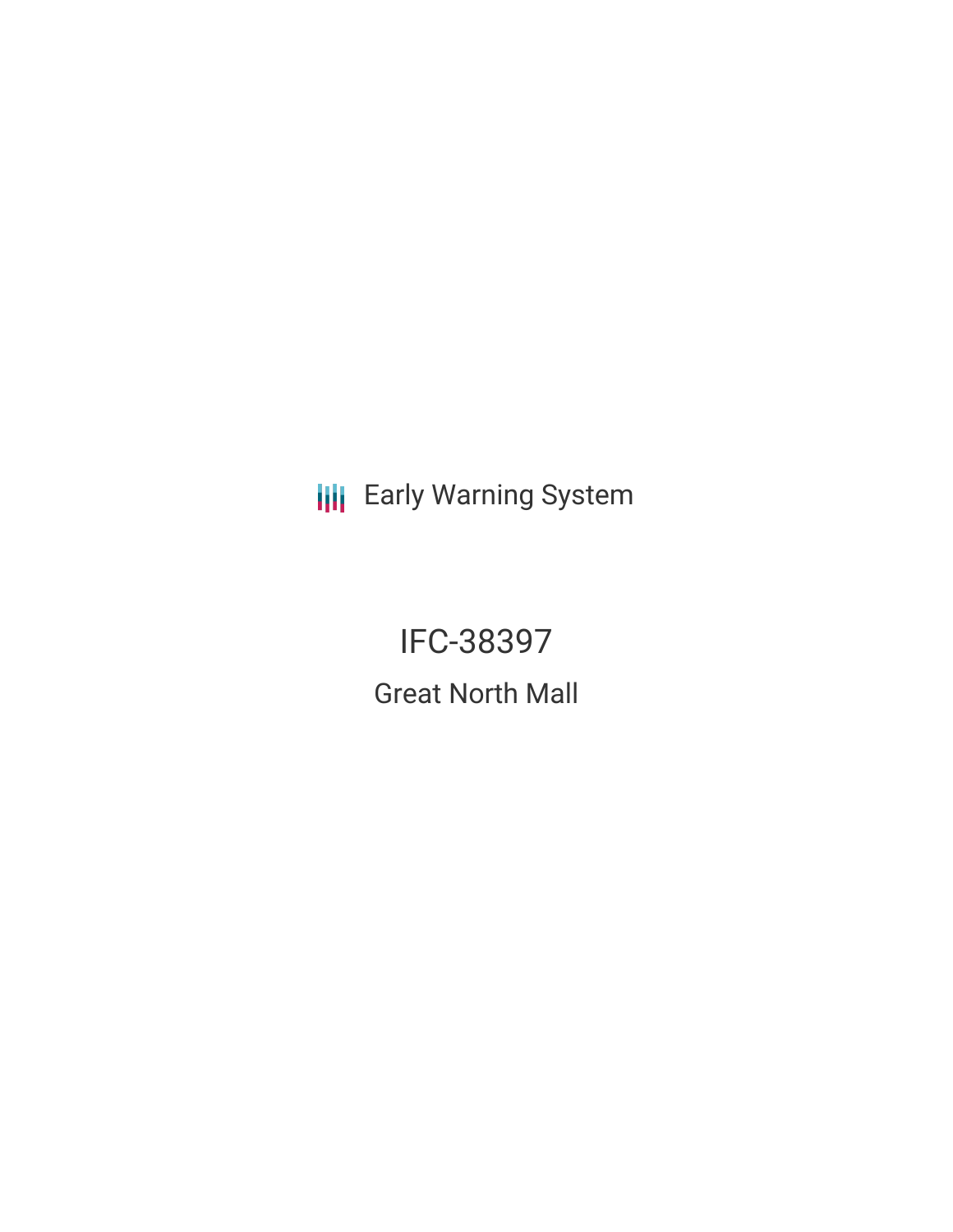# **Quick Facts**

| <b>Countries</b>               | Zambia                                  |
|--------------------------------|-----------------------------------------|
| <b>Financial Institutions</b>  | International Finance Corporation (IFC) |
| <b>Status</b>                  | Proposed                                |
| <b>Bank Risk Rating</b>        | B                                       |
| <b>Voting Date</b>             | 2017-03-31                              |
| <b>Borrower</b>                | WOODSIDE MALL ZAMBIA LIMITED            |
| <b>Sectors</b>                 | Infrastructure                          |
| <b>Investment Amount (USD)</b> | $$4.50$ million                         |
|                                |                                         |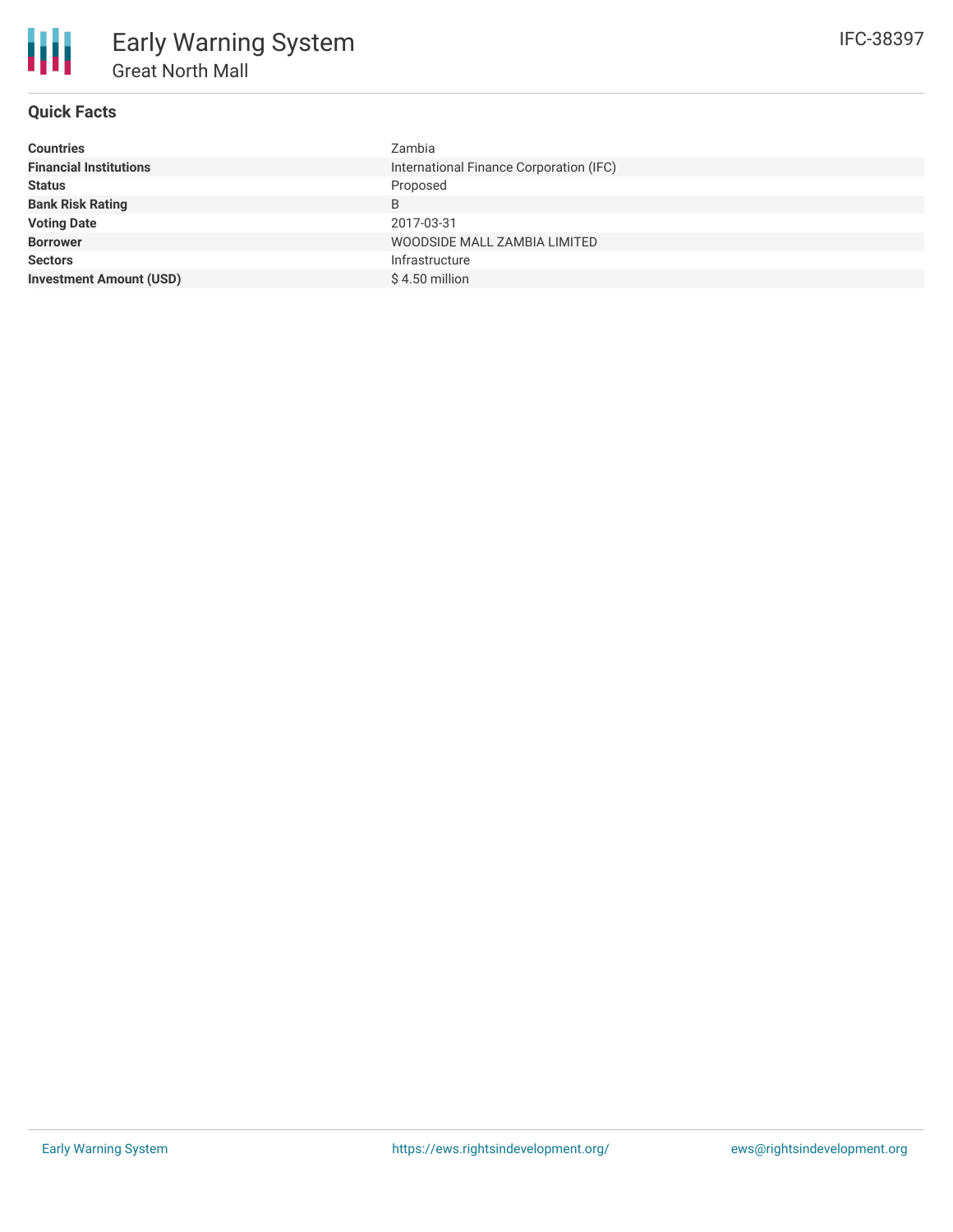

## **Project Description**

The Great North Mall is a greenfield development for the construction of a one level covered mall in Lusaka, Zambia (the "Project" or "Mall"). The Project is being established by Novare Africa Property Fund II (NAPF II), in which Novare Fund Manager Limited (Mauritius) is the fund manager and Novare Equity Partners (PTY) Limited (South Africa) is the sub-advisor (jointly \"Novare\"). NAPF II focuses on commercial property development in Sub-Saharan Africa (SSA). The Fund is a follow-on to Novare's first fund, Novare Africa Property Fund I (NAPF I), which raised US\$81M predominantly from South African pension funds. Novare currently has four projects in Nigeria of which two are operating malls and two are under construction (a mall and an office complex with retail). In addition, Novare is developing its first shopping mall in Mozambique (under construction). NAPF II co-invested with NAPF I in three of the properties in Nigeria and is implementing the mall in Mozambique. NAPF II also has a pipeline of commercial property projects in Zambia and Mozambique. Each project, such as the Great North Mall, is owned by a special purpose vehicle (SPV), each with separate governance structures. The Zambian Project SPV that has been registered by the NAPF II to develop the Great North Mall ("GNM") site is Woodside Mall Zambia Limited ("WMZL").

The Project will be on the outskirts of Lusaka, adjacent to a large housing development on the eastern boundary (owned by the National Housing Authority, and not yet occupied), and a filling station (owned by the previous owner of the land). The Great North Road (which goes from Lusaka to Ndola) is on the west of the site while to the south, the road leads to Roma Township. The GNM gained approval from the Zambian authorities, and site clearing and construction began in late September 2016. The Project will be a one story enclosed commercial precinct, comprising retail outlets ranging between 70m and 850m in size, two major food and dry goods anchor retailers of 3,500m each, and a building supplies space of approximately 4,500m. A Food Court and Entertainment Zone will be central to the complex and serve as an added attraction to customers. Specialized shops apart from fashion and the full range of desirable required outlets will also have banking and service nodes. An extensive car park area with two entrances will be provided with full accessibility for disabled visitors and pedestrians. The parking area will incorporate four landscaped gardens. It is anticipated that the Project will be constructed in two phases, depending on tenant demand (the first phase constructed on Erven 21875A and B and 37503, with the second phase on the erf to the north of 21875A). The Phase 1 construction will result in a mall with a Gross Leasable Area (GLA) of 9,844m, a parking area and associated infrastructure.

The proposed investment is a financing package to Woodside Mall Zambia Limited ("WMZL") of a US\$4.5 million A loan for IFC's own account and a syndication of US\$4.5 million from a parallel lender to support the US\$27.0 million, 9,844 m GLA Great North Mall Project.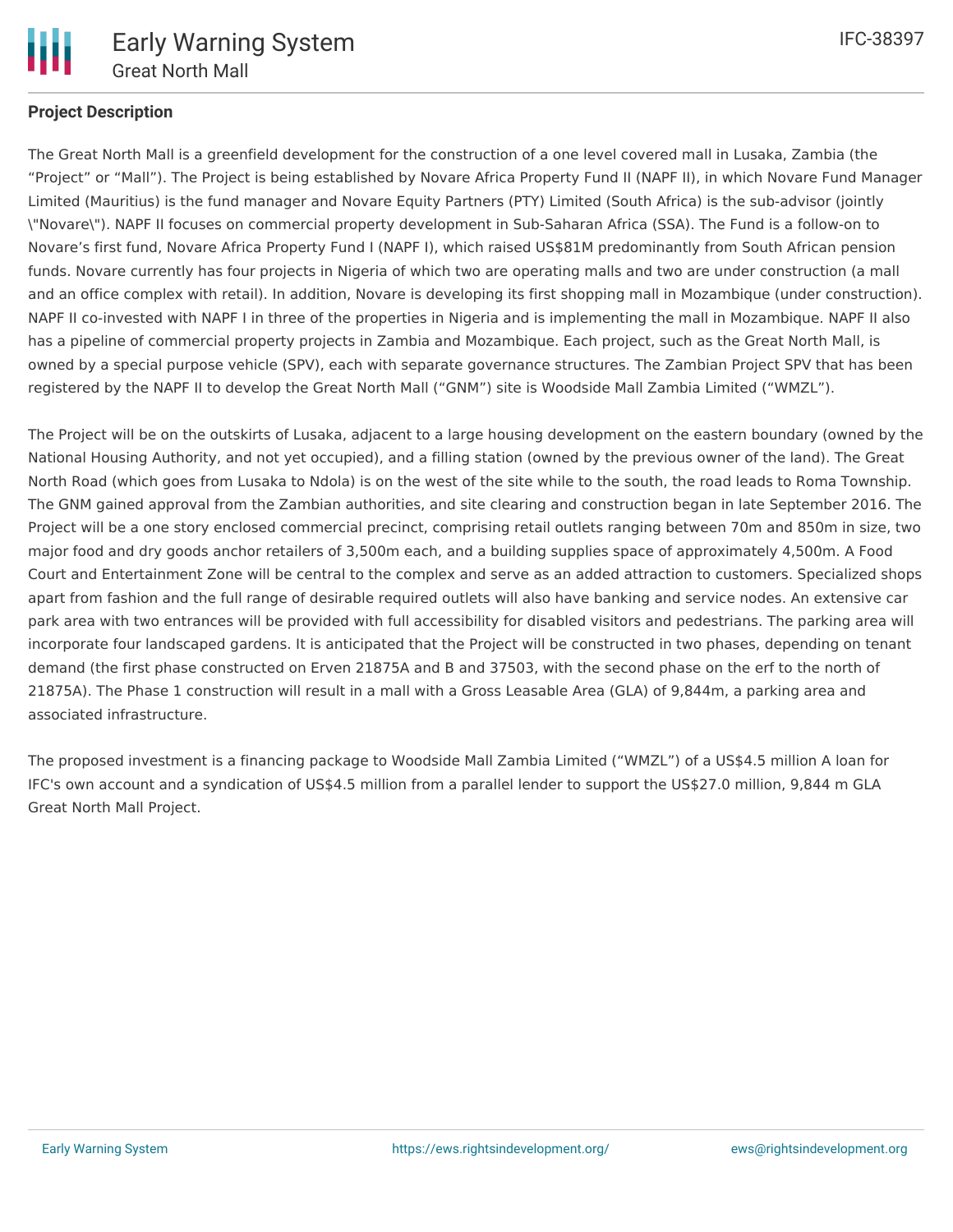### **Investment Description**

• International Finance Corporation (IFC)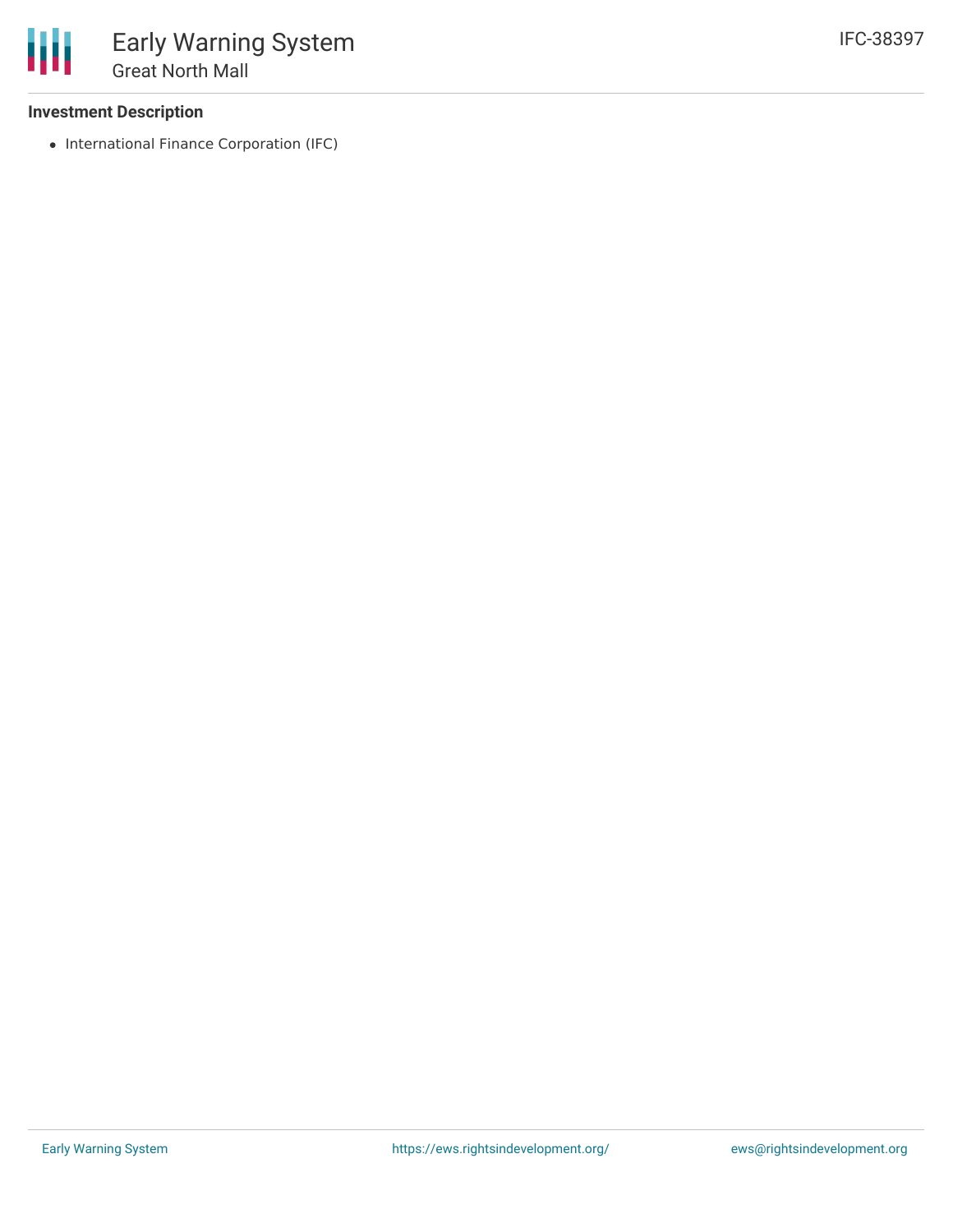

### **Contact Information**

ACCOUNTABILITY MECHANISM OF IFC

The Compliance Advisor Ombudsman (CAO) is the independent complaint mechanism and fact-finding body for people who believe they are likely to be, or have been, adversely affected by an IFC or MIGA- financed project. If you submit a complaint to the CAO, they may assist you in resolving a dispute with the company and/or investigate to assess whether the IFC is following its own policies and procedures for preventing harm to people or the environment. If you want to submit a complaint electronically, you can email the CAO at CAO@worldbankgroup.org. You can learn more about the CAO and how to file a complaint at http://www.cao-ombudsman.org/